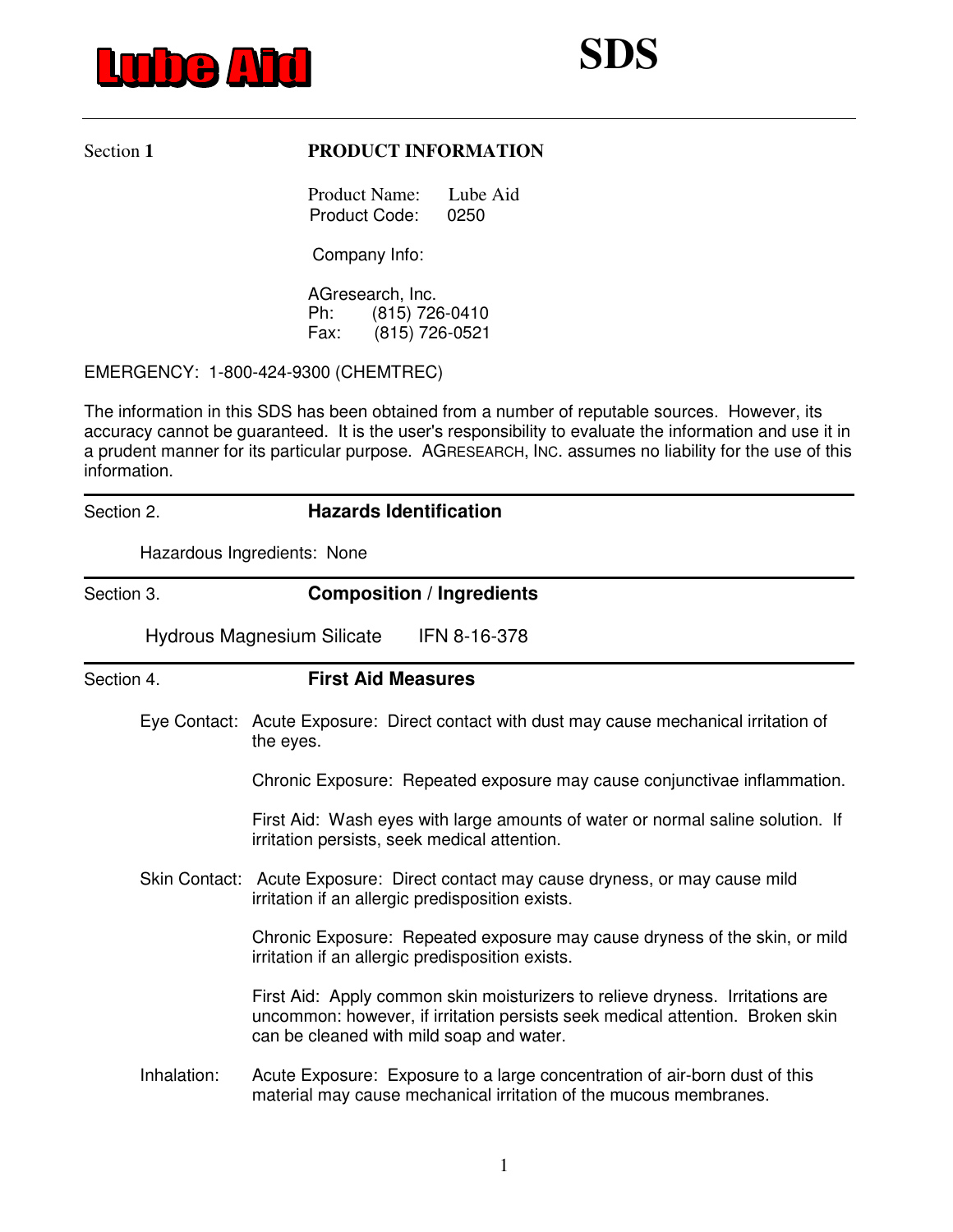|            |                           | Chronic Exposure: Repeated or prolonged inhalation of air-borne dust of this<br>material may cause scarring of the lungs, with shortness of breath, chronic<br>cough, and respiratory assisted heart failure. Prolonged exposure to this<br>material can produce symptomatic pneumoconiosis. |
|------------|---------------------------|----------------------------------------------------------------------------------------------------------------------------------------------------------------------------------------------------------------------------------------------------------------------------------------------|
|            |                           | First Aid: Remove from exposure to fresh air. If breathing has stopped,<br>perform artificial respiration and get medical attention immediately.                                                                                                                                             |
|            | Ingestion:                | Acute Exposure: This material is considered to be harmless when ingested.                                                                                                                                                                                                                    |
|            |                           | Chronic Exposure: Repeated ingestion of large doses of this material for 13<br>and 10 successive days by rabbits and mice, revealed negative teratogenic<br>and carcinogenic results.                                                                                                        |
|            |                           | First Aid: Treat symptomatically and supportively. If vomiting occurs, keep<br>head lower than hips to prevent aspiration.                                                                                                                                                                   |
| Section 5. |                           | <b>Fire Fighting Measures</b>                                                                                                                                                                                                                                                                |
|            | Flash Point:              | None                                                                                                                                                                                                                                                                                         |
|            | Extinguishing Media: None |                                                                                                                                                                                                                                                                                              |
| Section 6. |                           | <b>Accidental Release Measures</b>                                                                                                                                                                                                                                                           |
|            |                           | Steps To Be Taken If Material Is Released Or Spilled - No special steps required                                                                                                                                                                                                             |
| Section 7. |                           | <b>Handling and Storage</b>                                                                                                                                                                                                                                                                  |
|            |                           | No special precautions required in handling and storage                                                                                                                                                                                                                                      |
| Section 8. |                           | <b>Exposure Controls / Personal Protection</b>                                                                                                                                                                                                                                               |
|            |                           | Respiratory Protection: Use a dust filter or an organic vapor type respirator                                                                                                                                                                                                                |
|            | Eyes:                     | Wear protective eyewear (goggles or face shield)                                                                                                                                                                                                                                             |
|            | Ventilation:              | Adequate ventilation should be provided                                                                                                                                                                                                                                                      |
| Section 9. |                           | <b>Physical and Chemical Properties</b>                                                                                                                                                                                                                                                      |
|            | <b>Physical State:</b>    | Powder                                                                                                                                                                                                                                                                                       |
|            | Color:                    | Grayish-White                                                                                                                                                                                                                                                                                |
|            | Odor:                     | Earthy                                                                                                                                                                                                                                                                                       |
|            | Specific Gravity:         | $2.7 - 2.8$                                                                                                                                                                                                                                                                                  |
|            | Solubility:               | Insoluble                                                                                                                                                                                                                                                                                    |
|            | pH:                       | Slightly basic                                                                                                                                                                                                                                                                               |